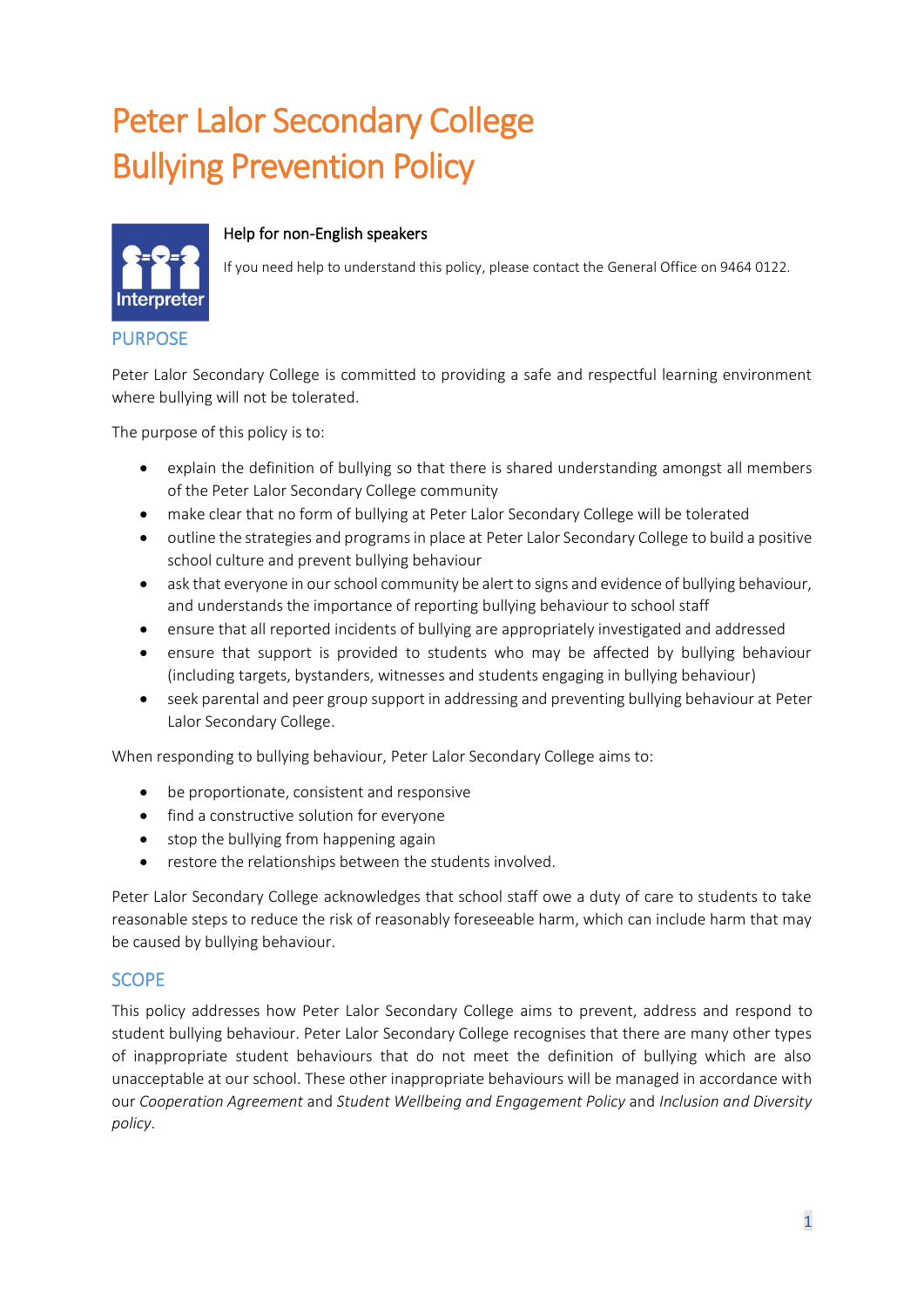This policy applies to all school activities, including camps and excursions. It also applies to bullying behaviour between students that occurs outside of school hours, where the behaviour impacts on student wellbeing and safety at school.

## **POLICY**

## Definitions

## Bullying

In 2018 the Education Council of the Council of Australian Governments endorsed the following definition of bullying for use by all Australian schools:

*Bullying is an ongoing and deliberate misuse of power in relationships through repeated verbal, physical and/or social behaviour that intends to cause physical, social and/or psychological harm. It can involve an individual or a group misusing their power, or perceived power, over one or more persons who feel unable to stop it from happening.*

*Bullying can happen in person or online, via various digital platforms and devices and it can be obvious (overt) or hidden (covert). Bullying behaviour is repeated, or has the potential to be repeated, over time (for example, through sharing of digital records)*

*Bullying of any form or for any reason can have immediate, medium and long-term effects on those involved, including bystanders. Single incidents and conflict or fights between equals, whether in person or online, are not defined as bullying.* 

Bullying has three main features:

- It involves a misuse of power in a relationship
- It is ongoing and repeated, and
- It involves behaviours that can cause harm.

There are four main types of bullying behaviour:

- Physical examples include hitting, pushing, shoving or intimidating or otherwise physically hurting another person, damaging or stealing their belongings. It includes threats of violence.
- Verbal/written examples include name-calling or insulting someone about an attribute, quality or personal characteristic.
- Social (sometimes called relational or emotional bullying) examples include deliberately excluding someone, spreading rumours, sharing information that will have a harmful effect on the other person and/or damaging a person's social reputation or social acceptance.
- Cyberbullying any form of bullying behaviour that occurs online or via a mobile device. It can be verbal or written, and can include threats of violence as well as images, videos and/or audio.

Bullying can be a form of racism, sexism, homophobia, transphobia or other type of social prejudice when the behaviour is targeted at an individual or group because of a personal characteristic, such as race, religion, sex, sexual orientation, gender identity or disability.

For further information about bullying, refer to: [Bully Stoppers \(education.vic.gov.au\)](https://www.education.vic.gov.au/about/programs/bullystoppers/Pages/default.aspx) and the Department's [Bullying Prevention and Response](https://www2.education.vic.gov.au/pal/bullying-prevention-response/policy) policy on the Policy and Advisory Library.

### Other distressing and inappropriate behaviours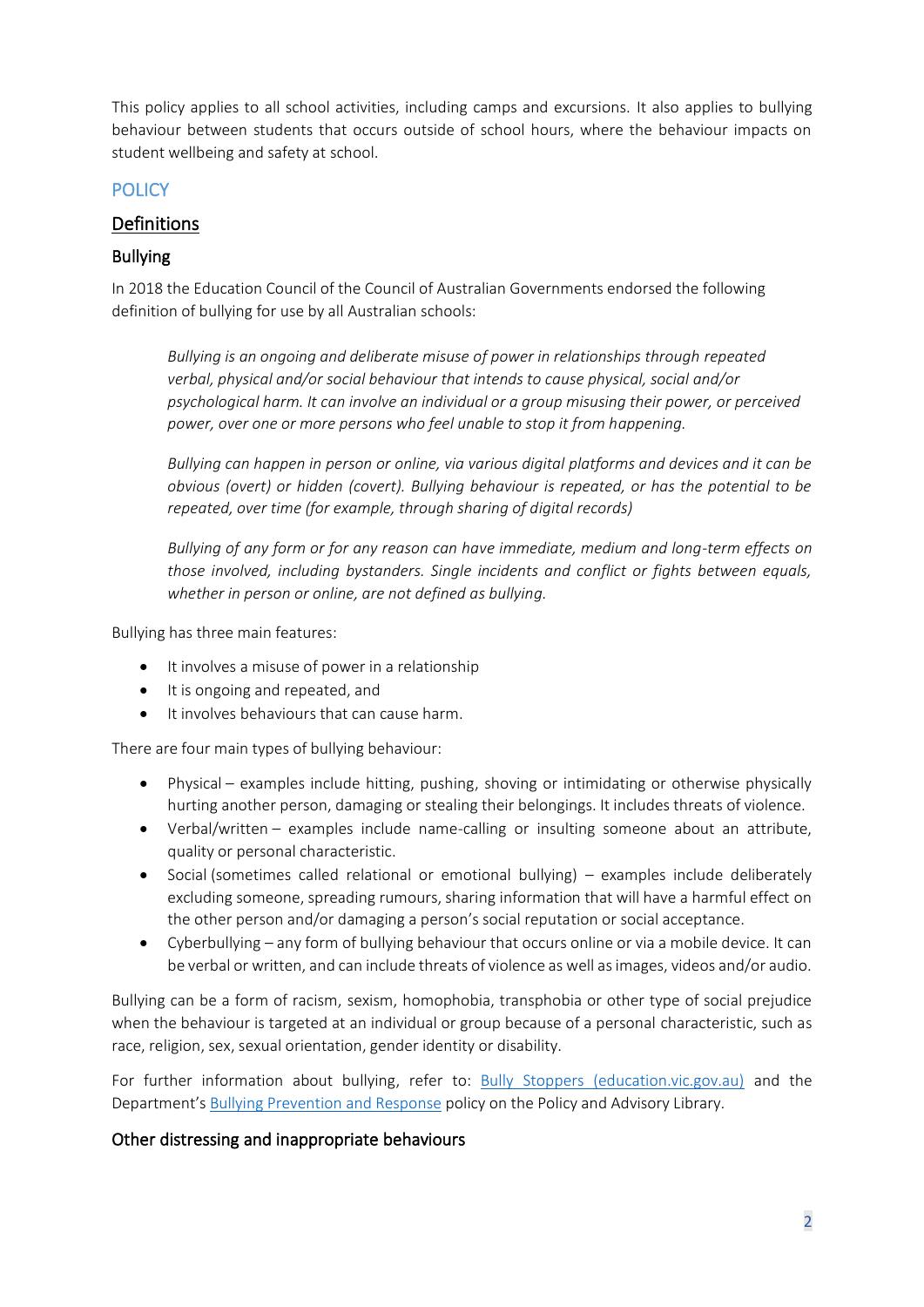Many distressing and inappropriate behaviours may not constitute bullying even though they are unpleasant. Students who are involved in or who witness any distressing and inappropriate behaviours should report their concerns to school staff and our school will follow our Student Wellbeing and Engagement Policy and/or this Bullying Prevention Policy where the behaviour constitutes bullying.

*Mutual conflict* involves an argument or disagreement between people with no imbalance of power. In incidents of mutual conflict, generally, both parties are upset and usually both want a resolution to the issue. Unresolved mutual conflict can develop into bullying if one of the parties targets the other repeatedly in retaliation.

*Social rejection or dislike* is not bullying unless it involves deliberate and repeated attempts to cause distress, exclude or create dislike by others.

*Single-episode acts* of nastiness or physical aggression are not the same as bullying. However, single episodes of nastiness or physical aggression are not acceptable behaviours at our school and may have serious consequences for students engaging in this behaviour. Peter Lalor Secondary College will use its Student Wellbeing and Engagement Policy to guide a response to single episodes of nastiness or physical aggression.

*Harassment* is language or actions that are demeaning, offensive or intimidating to a person. It can take many forms, including sexual harassment and disability harassment.

*Discrimination* is behaviour that treats someone unfavourably because of a personal characteristic (for example, race, religious belief or activity, disability, sex or intersex status, gender identity or sexual orientation).

Discrimination, harassment, and any other inappropriate behaviour is not tolerated at our school and there may be serious consequences for students engaging in this behaviour. This includes any form of racism, religious or disability discrimination, sexism, homophobia, transphobia, or any other behaviour that targets an individual or group. Further information about discrimination and harassment, including definitions, is set out in our Inclusion and Diversity Policy.

## Bullying Prevention

Peter Lalor Secondary College has a number of programs and strategies in place to build a positive and inclusive school culture and relationships to promote wellbeing. We strive to foster a school culture that prevents bullying behaviour by modelling, encouraging and teaching behaviour that demonstrates acceptance, kindness and respect.

Bullying prevention at Peter Lalor Secondary College is proactive and is supported by research that indicates that a whole school, multifaceted approach is the most effect way to prevent and address bullying. At our school:

- We identify and implement evidence-based programs and initiatives from the [Schools Mental](https://www.education.vic.gov.au/school/teachers/health/mentalhealth/mental-health-menu/Pages/Menu.aspx?Redirect=1)  [Health Menu](https://www.education.vic.gov.au/school/teachers/health/mentalhealth/mental-health-menu/Pages/Menu.aspx?Redirect=1) that are relevant to preventing and addressing bullying and help us to build a positive and inclusive school climate.
- We strive to build strong partnerships between the school, families and the broader community that means all members work together to ensure the safety of students.
- We participate in the Respectful Relationships initiative, which aims to embed a culture of respect and equality across our school.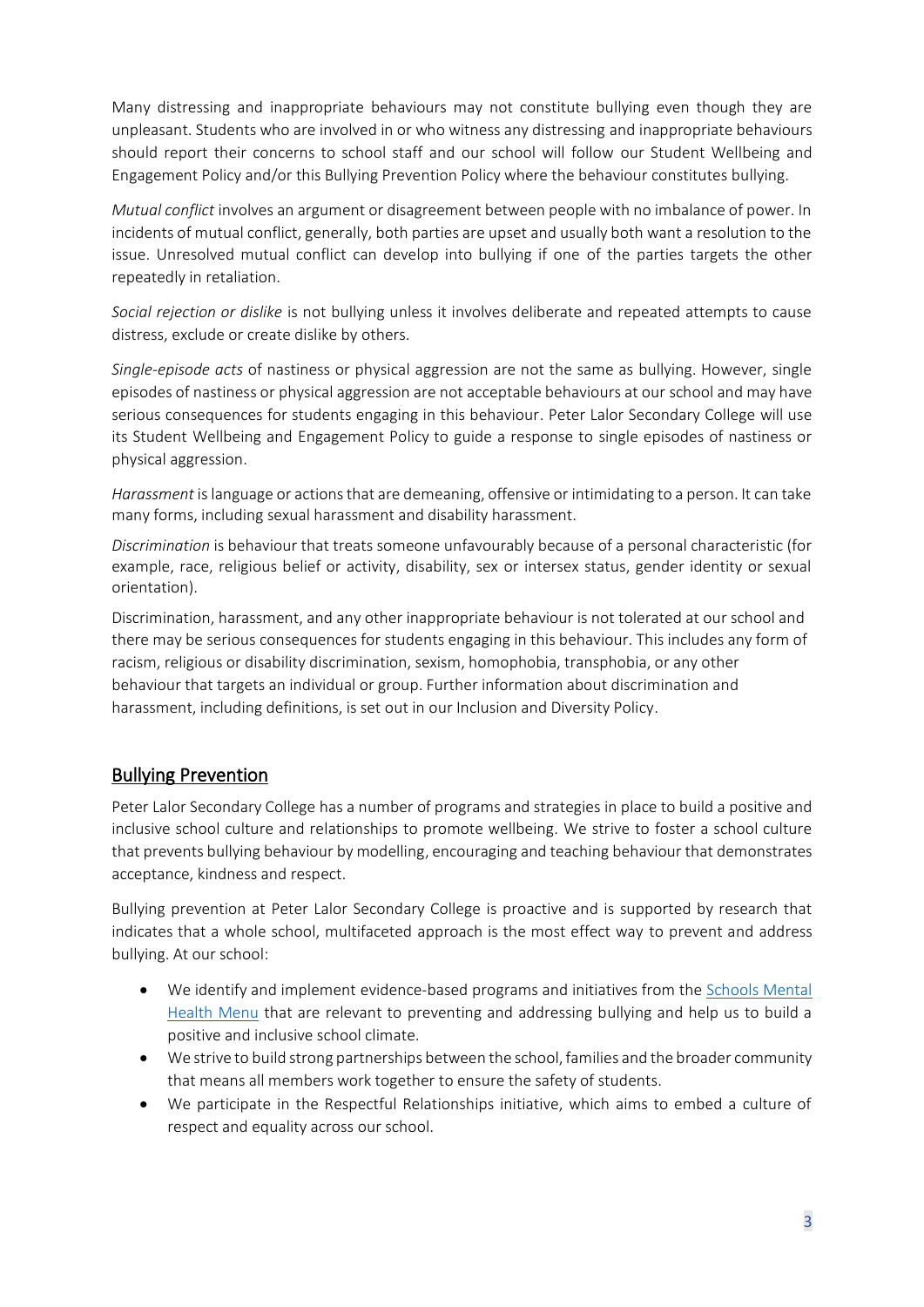- We celebrate the diverse backgrounds of members of our school community and teach multicultural education, including Aboriginal History, to promote mutual respect and social cohesion.
- We participate in the Safe Schools program to help us foster a safe environment that is supportive and inclusive of LGBTIQ+ students.
- Teachers are encouraged to incorporate classroom management strategies that discourage bullying and promote positive behaviour.
- A range of year level incursions and programs are planned for each year to raise awareness about bullying and its impacts.
- In the classroom, our social and emotional learning curriculum teaches students what constitutes bullying and how to respond to bullying behaviour assertively. This promotes resilience, assertiveness, conflict resolution and problem solving.
- We promote upstander behaviour as a way of empowering our students to positively and safely take appropriate action when they see or hear of a peer being bullied.
- The Peer Support Program and the Peer Mediation program encourage positive relationships between students in different year levels. We seek to empower students to be confident communicators and to resolve conflict in a non-aggressive and constructive way.
- Students are encouraged to look out for each other and to talk to teachers and older peers about any bullying they have experienced or witnessed.
- We participate in the National Day of Action against Bullying and Violence.

For further information about our engagement and wellbeing initiatives, please see our Student Wellbeing and Engagement policy

### Incident Response

#### Reporting concerns to Peter Lalor Secondary College

Bullying is not tolerated at our school. We ensure bullying behaviour is identified and addressed with appropriate and proportionate consequences. All bullying complaints will be taken seriously and responded to sensitively..

Students who may be experiencing bullying behaviour, or students who have witnessed bullying behaviour, are encouraged to report their concerns to school staff or another trusted adult as soon as possible.

Our ability to effectively reduce and eliminate bullying behaviour is greatly affected by students and/or parents and carers reporting concerning behaviour as soon as possible, so that the responses implemented by Peter Lalor Secondary College are timely and appropriate in the circumstances.

We encourage students to speak to their Connect Teacher. However, students are welcome to discuss their concerns with any trusted member of staff including teachers, wellbeing staff, school social worker etc.

Parents or carers who develop concerns that their child is involved in, or has witnessed bullying behaviour at Peter Lalor Secondary College should contact the Student Engagement & Wellbeing Assistant Principal on 9464 0122.

#### Investigations

When notified of alleged bullying behaviour, school staff are required to:

1. record the details of the allegations in Compass; and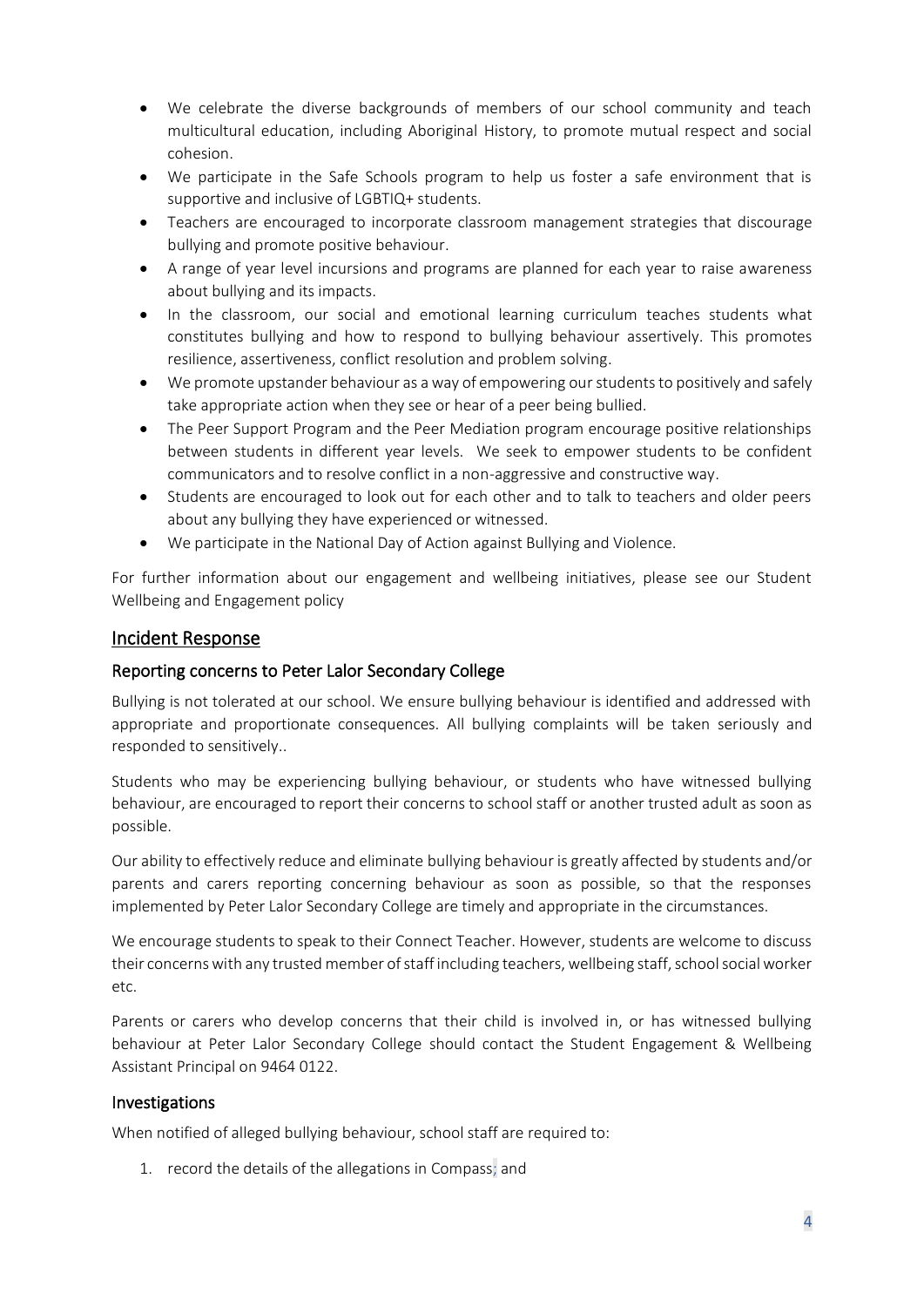2. inform the relevant Year Level Coordinator, Student Wellbeing Engagement and Wellbeing Team, Assistant Principal, Principal.

The Sub School Leader and or Student Engagement and Wellbeing Assistant Principal is responsible for investigating allegations of bullying in a timely and sensitive manner. To appropriately investigate an allegation of bullying, the people above may:

- speak to the those involved in the allegations, including the target/s, the students allegedly engaging in bullying behaviour/s and any witnesses to the incidents
- speak to the parent/carer(s) of the students involved
- speak to the teachers of the students involved
- take detailed notes of all discussions for future reference
- obtain written statements from all or any of the above.

All communications with the Sub School Leader and Student Engagement and Wellbeing Assistant Principal in the course of investigating an allegation of bullying will be managed sensitively. Investigations will be completed as quickly as possible to allow for the behaviours to be addressed in a timely manner.

The objective of completing a thorough investigation into the circumstances of alleged bullying behaviour is to determine the nature of the conduct and the students involved. A thorough understanding of the alleged bullying will inform staff about how to most effectively implement an appropriate response to that behaviour.

Serious bullying, including serious cyberbullying, is a criminal offence and may be referred to Victoria Police. For more information, see: [Brodie's Law.](http://www.education.vic.gov.au/about/programs/bullystoppers/Pages/advicesheetbrodieslaw.aspx)

## Responses to bullying behaviours

When Sub School Leader and Student Engagement and Wellbeing Assistant Principal has sufficient information to understand the circumstances of the alleged bullying and the students involved, a number of strategies may be implemented to address the behaviour and support affected students in consultation with Student Wellbeing Team, teachers, SSS, Assistant Principal, Principal, Department of Education and Training specialist staff.

There are a number of factors that will be considered when determining the most appropriate response to the behaviour. When making a decision about how to respond to bullying behaviour, Peter Lalor Secondary College will consider:

- the age, maturity and individual circumstances of the students involved
- the severity and frequency of the bullying, and the impact it has had on the target student
- whether the student/s engaging in bullying behaviour have displayed similar behaviour before
- whether the bullying took place in a group or one-to-one context
- whether the students engaging in bullying behaviour demonstrates insight or remorse for their behaviour
- the alleged motive of the behaviour.

Student Engagement and Wellbeing Team may implement all, or some of the following responses to bullying behaviours:

- Offer wellbeing support, including referral to [insert i.e. the Student Wellbeing Team, SSS, external provider] to:
	- o the target student or students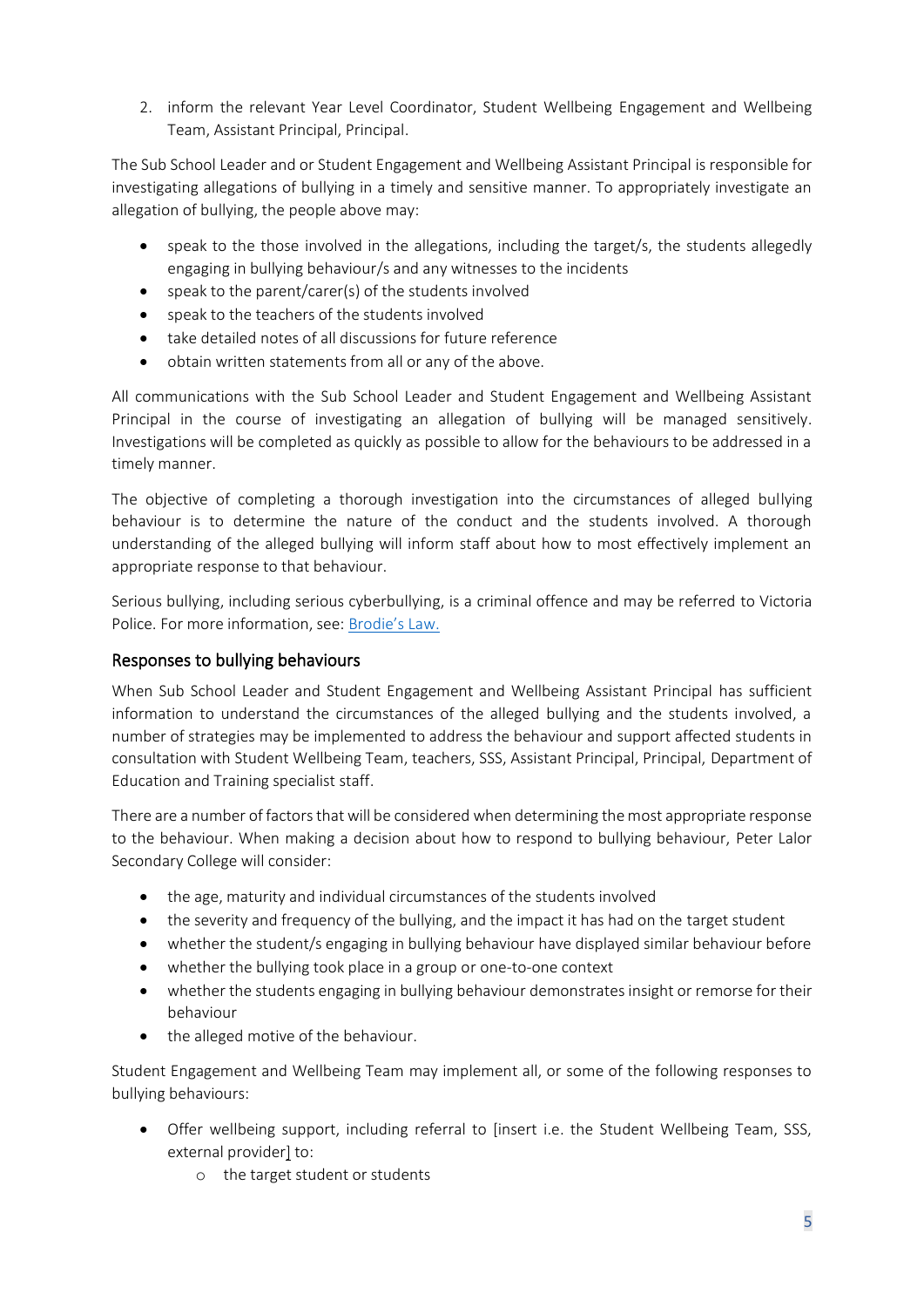- o the students engaging in the bullying behaviour
- o affected students, including witnesses and/or friends of the target student.
- Facilitate a restorative practice meeting with all or some of the students involved. The objective of restorative practice is to repair relationships that have been damaged by bringing about a sense of remorse and restorative action on the part of the person who has bullied someone and forgiveness by the person who has been bullied.
- Facilitate a mediation between some or all of the students involved to help to encourage students to take responsibility for their behaviour and explore underlying reasons for conflict or grievance. Mediation is only suitable if all students are involved voluntarily and demonstrate a willingness to engage in the mediation process.
- Facilitate a process using the Support Group Method, involving the target student(s), the students engaging in bullying behaviour and a group of students who are likely to be supportive of the target(s).
- Implement a Method of Shared Concern process with all students involved in the bullying.
- Facilitate a Student Support Group meeting and/or Behaviour Support Plan for affected students.
- Prepare a [Safety Plan or Individual Management Plan] restricting contact between target and students engaging in bullying behaviour.
- Provide discussion and/or mentoring for different social and emotional learning competencies of the students involved, including [insert specific examples, i.e. connect affected students with an older Student Mentor, resilience programs, etc.].
- Monitor the behaviour of the students involved for an appropriate time and take follow up action if necessary.
- Implement cohort, year group, or whole school targeted strategies to reinforce positive behaviours, for example [insert details].
- Implement proportionate disciplinary consequences for the students engaging in bullying behaviour, which may include removal of privileges, detention, suspension and/or expulsion consistent with our Student Wellbeing and Engagement policy, the Ministerial Order on Suspensions and Expulsions and any other relevant Department policy.

Peter Lalor Secondary College understands the importance of monitoring and following up on the progress of students who have been involved in or affected by bullying behaviour. Where appropriate, school staff will also endeavour to provide parents and carers with updates on the management of bullying incidents.

Sub School Leaders and the Student Engagement and Wellbeing Assistant Principal is responsible for maintaining up to date records of the investigation of and responses to bullying behaviour.

## **COMMUNICATION**

This policy will be communicated to our school community in the following ways:

- Available publicly on our school's website [
- Included in staff induction processes
- Included in our staff handbook/manual
- Discussed at staff briefings/meetings as required
- Discussed at parent information nights/sessions
- Included in student diaries so that it is easily accessible to parents, carers and students
- Included in transition and enrolment packs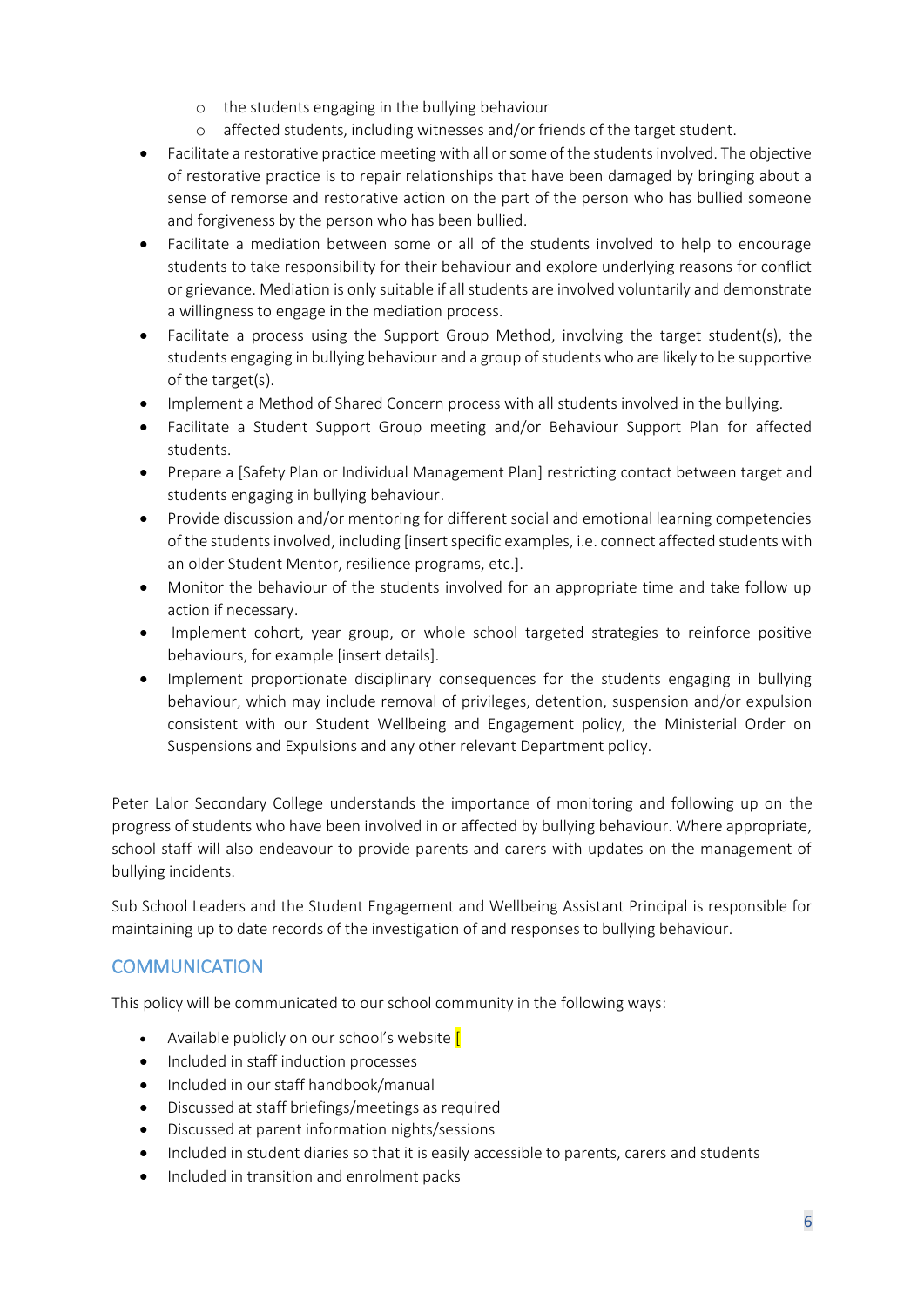- Included as annual reference in school newsletter
- Discussed at student forums/through communication tools
- Made available in hard copy from school administration upon request

## FURTHER INFORMATION AND RESOURCES

This policy should be read in conjunction with the following school policies:

- Statement of Values and School Philosophy
- Student Wellbeing and Engagement Policy
- Parent Complaints policy
- Duty of Care Policy
- Inclusion and Diversity Policy

Our school also follows Department of Education and Training policy relating to bullying including:

- [Bullying Prevention and Response](https://www2.education.vic.gov.au/pal/bullying-prevention-response/policy)
- [Cybersafety and Responsible Use of Digital Technologies](https://www2.education.vic.gov.au/pal/cybersafety/policy)
- [Equal Opportunity and Human Rights -](https://www2.education.vic.gov.au/pal/equal-opportunity-human-rights-students/policy) Students
- [LGBTIQ Student Support Policy](https://www2.education.vic.gov.au/pal/lgbtiq-student-support/policy)

The following websites and resources provide useful information on prevention and responding to bullying, as well as supporting students who have been the target of bullying behaviours:

- [Bully Stoppers](https://www.education.vic.gov.au/about/programs/bullystoppers/Pages/default.aspx)
- [Report racism or religious discrimination in schools](https://www.vic.gov.au/report-racism-or-religious-discrimination-schools)
- Kids [Helpline](https://kidshelpline.com.au/)
- [ReachOut Australia](https://au.reachout.com/)
- [Lifeline](https://www.lifeline.org.au/)
- [Bullying. No way!](https://bullyingnoway.gov.au/)
- [Student Wellbeing Hub](https://www.studentwellbeinghub.edu.au/)
- [eSafety Commissioner](https://www.esafety.gov.au/)
- [Australian Student Wellbeing Framework](https://studentwellbeinghub.edu.au/educators/resources/australian-student-wellbeing-framework/) [insert other website or resources that may be useful for your school community]

## EVALUATION

This policy will be reviewed every 2 years, or earlier as required following an incident or analysis of new research or school data relating to bullying, to ensure that the policy remains up to date, practical and effective.

Data to inform this review will be collected through:

- discussion and consultation with students and parent/carers
- regular student bullying surveys
- regular staff surveys
- Bully Stoppers Data Collection tool
- assessment of other school-based data, including the number of reported incidents of bullying in each year group and the effectiveness of the responses implemented
- Attitudes to School Survey
- Parent Opinion Survey